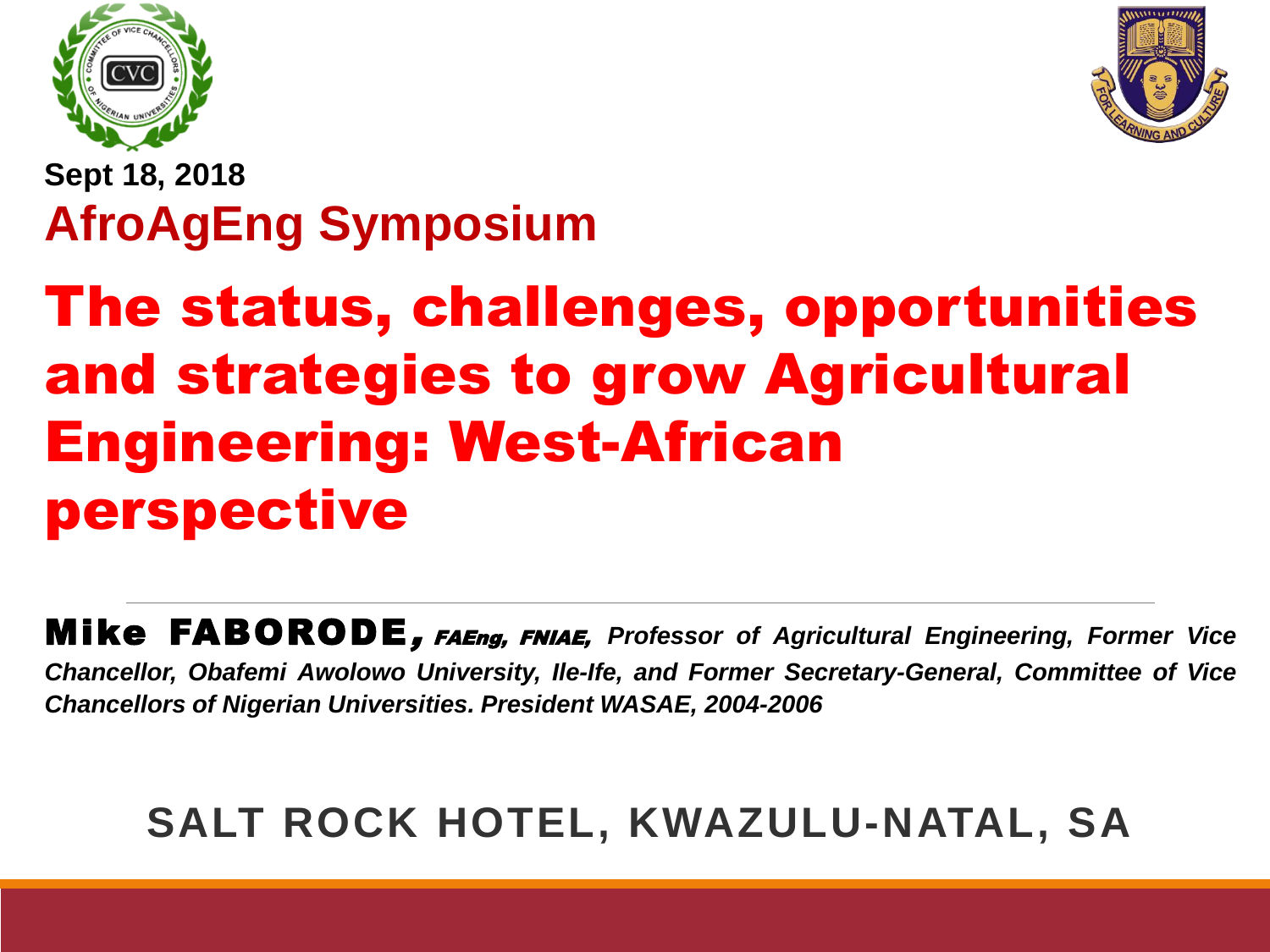



### Agriculture is a multi-disciplinary, multi-enterprise and multi-faceted industry, where collaboration and effective coordination are key to success.

# Agricultural extension experts:

Policy-Research-Extension-Farmer-Input-Linkage-System, (PREFILS).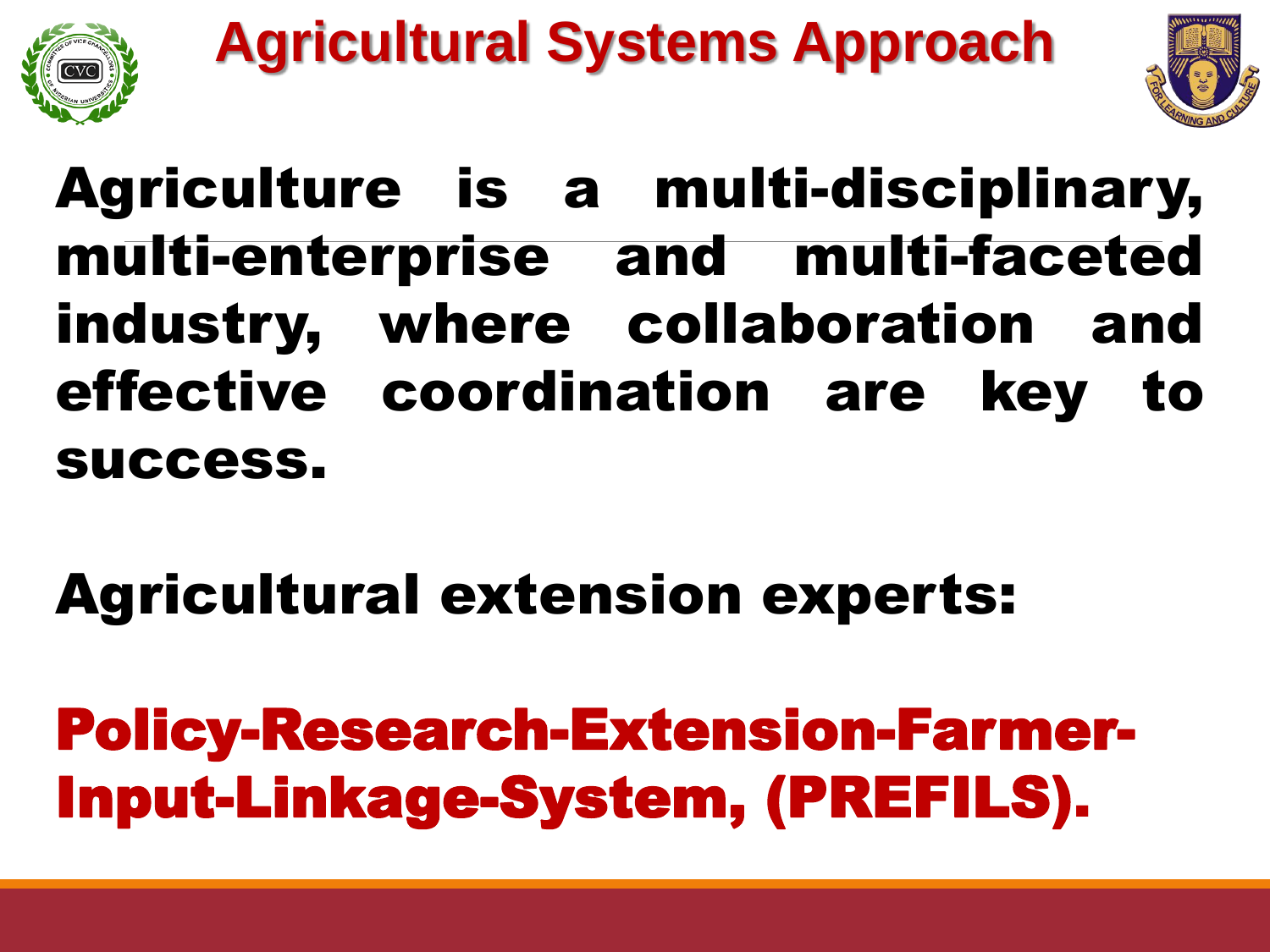





#### ECOWAS made up of 15 Anglo and Franco-Phone Countries

## Annual Rainfall: 500 mm – 4,000, declined by 25% in the last 60 years

#### Land: Cultivable - 236 million ha Pasture - 119 ha Irrigated - very low, hence Agric is predominantly rain-fed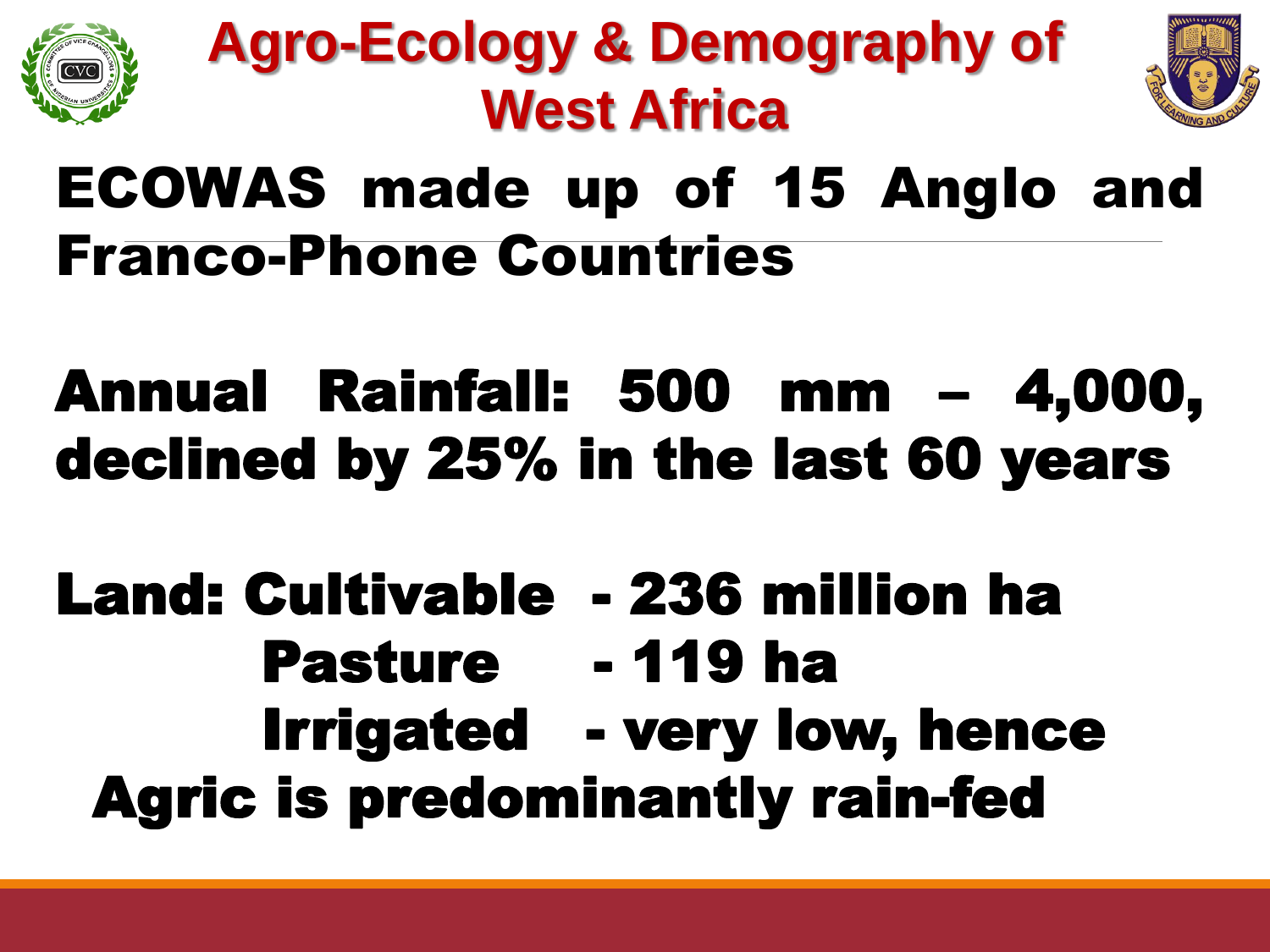

#### Transforming African Agriculture





Women bear considerable burden of farming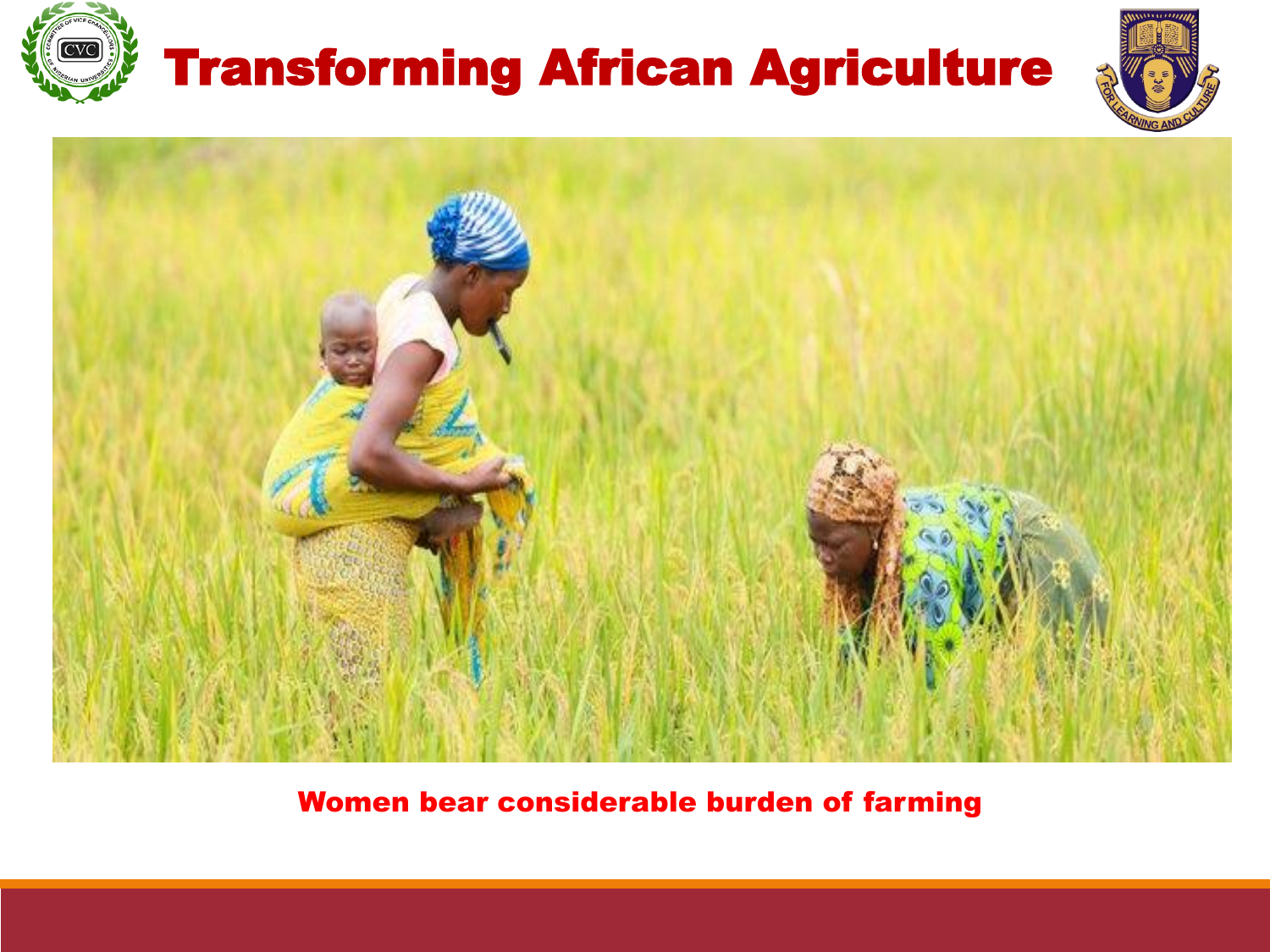

## Transforming African Agriculture





#### Women bear considerable burden of on-farm processing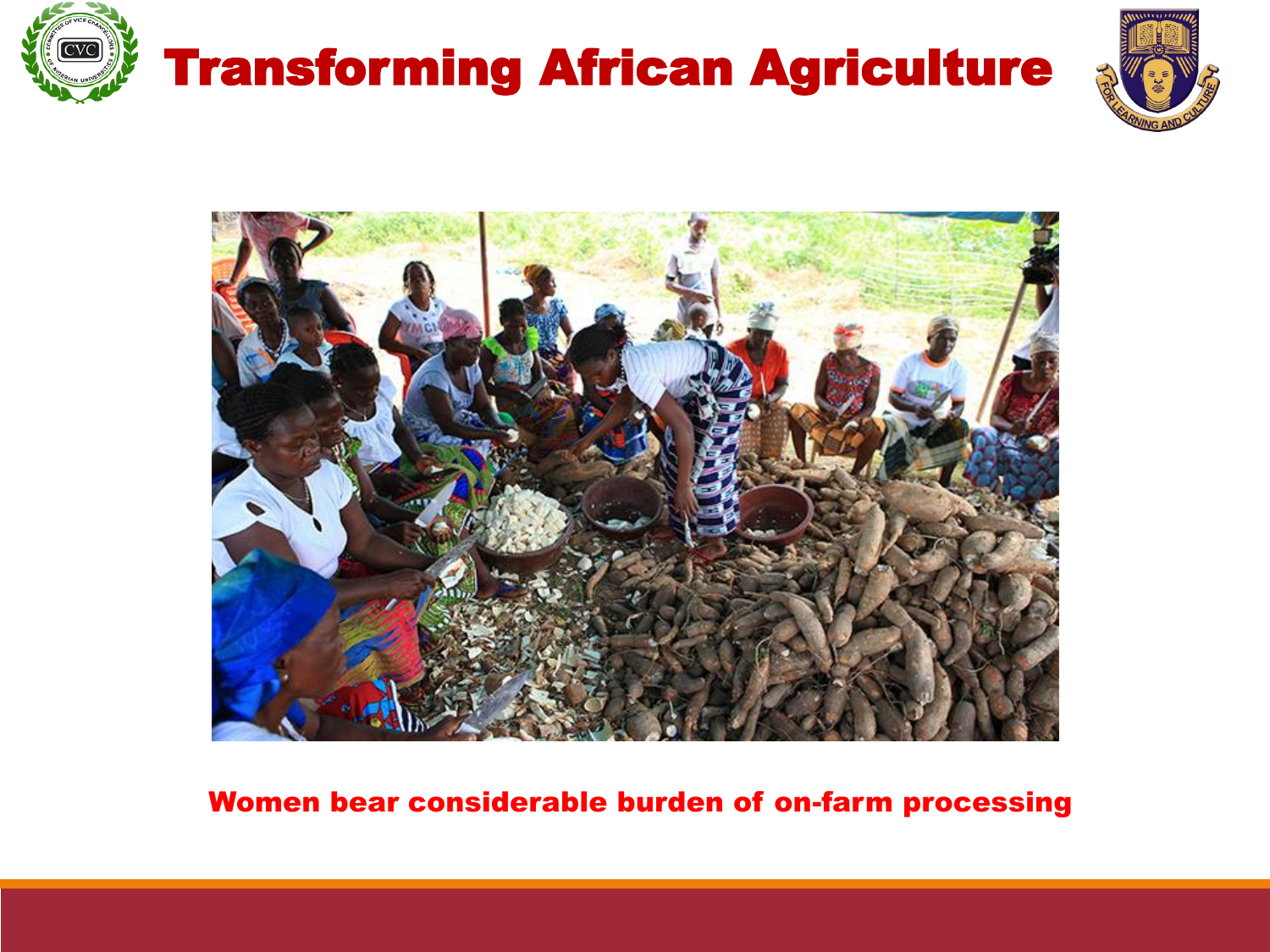

#### **Challenges of Agricultural Production**



**Low level of agricultural mechanization** - low tractor use or penetration density of the order of 0.2hp/ha. ➢Poor maintenance and use of farm machinery ➢Diminished stock of middle-level technical personnel – mechanics, operators, welders, fabricators, etc

**Limited supply and use of critical inputs** agrochemicals and fertilizers, low adoption of modern varieties

**Inadequate extension services** to disseminate information esp. to Small holders

**Low level of irrigation**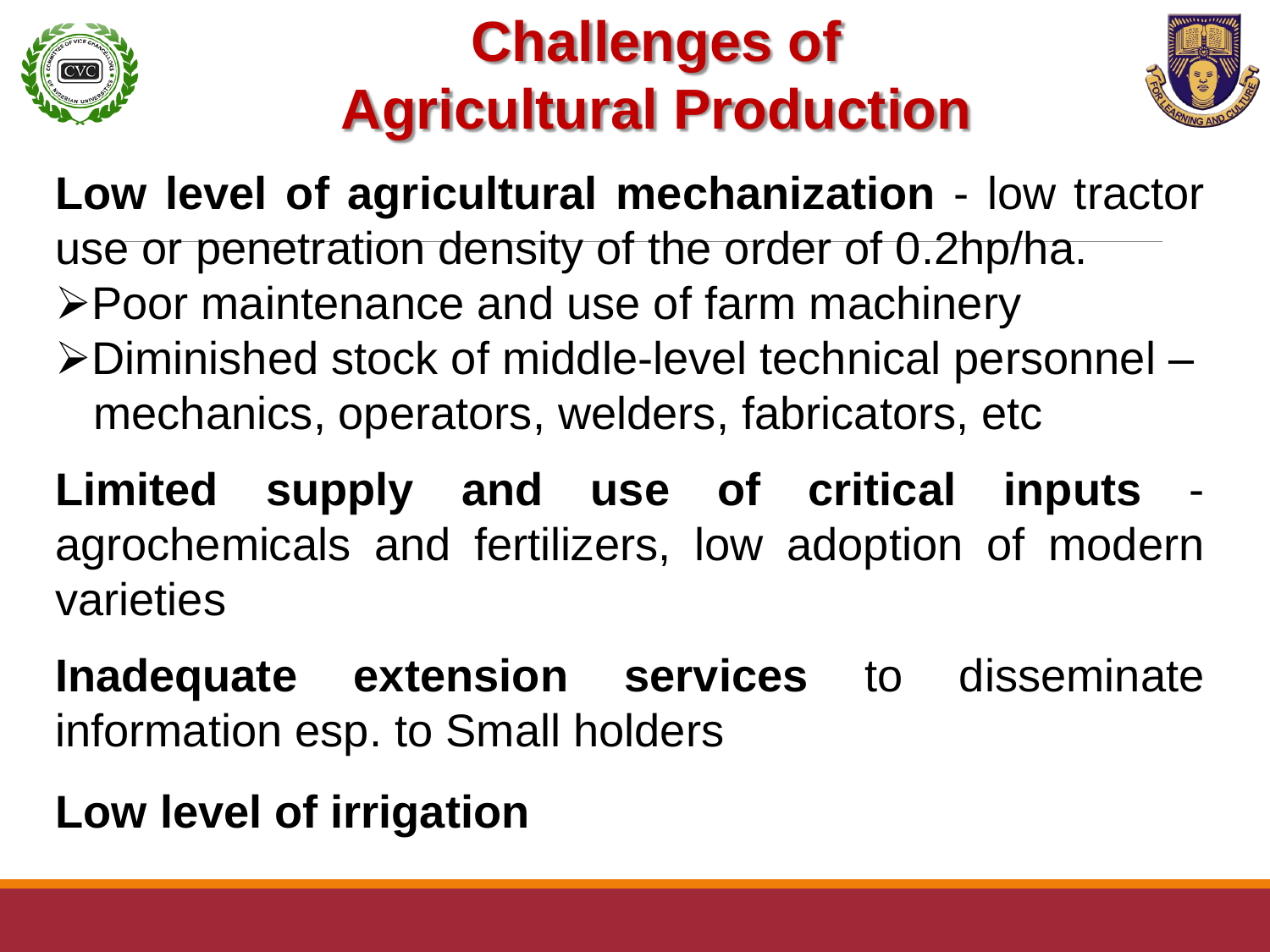





#### **Low level of value addition** - on and off-farm, AVCs

**Unregulated importation of cereals** (rice, wheat) and seed oils

**Preponderance of small holder farming** – Need to expand commercial farming/Agri-business

**Low investment inflow**

**Unattractive to Youths, hence mostly Aged Farmers**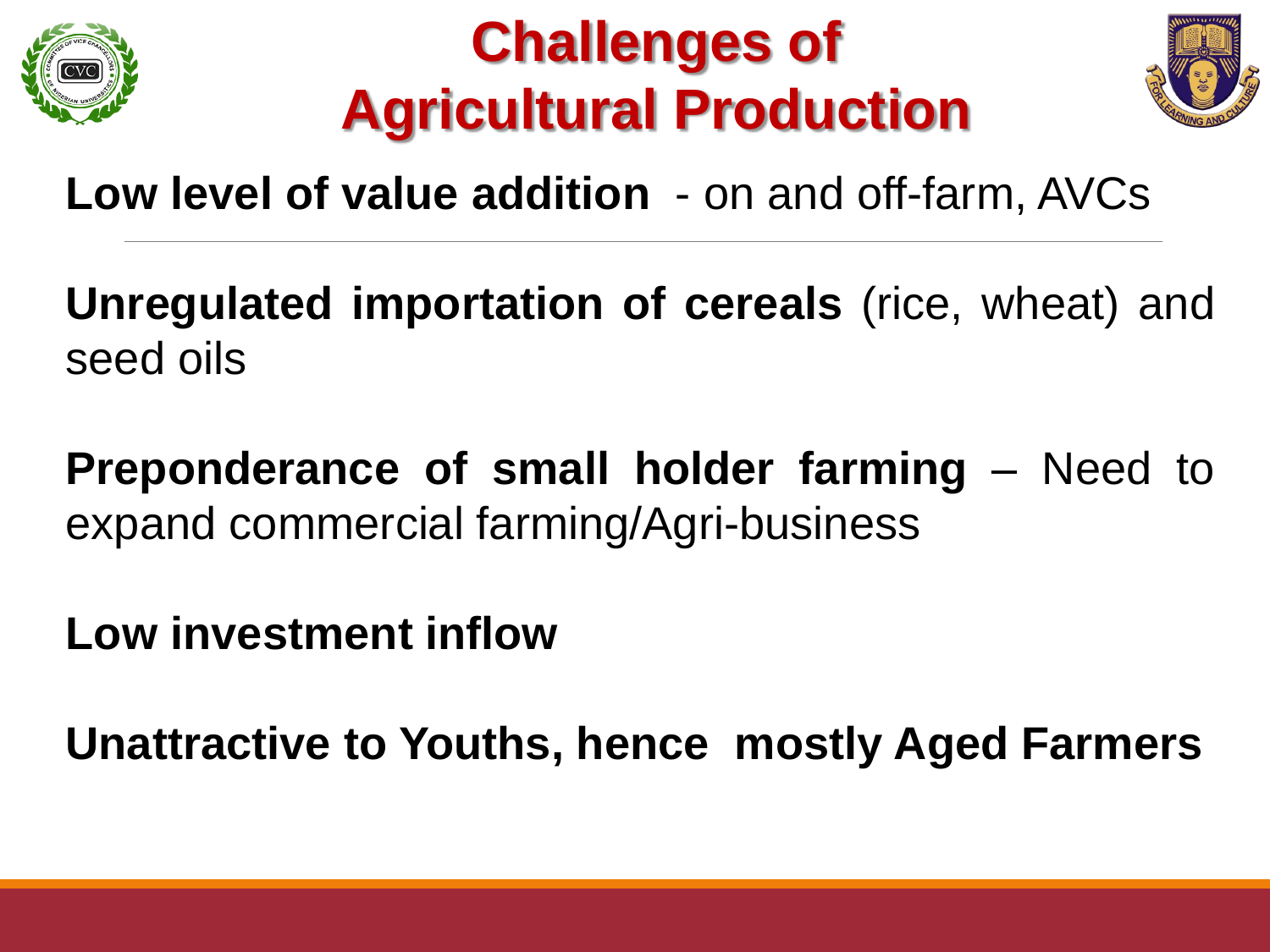

- **A. Focus on Critical Farming inputs:**
- **1. Provision of effective and efficient well planned farm machinery and equipment supply, hiring and management system**
- **2. Provision of high-yield crops**
- **3. Adopt genetically modified (GM) crops**
- **4. Increase the use of fertilizers**
- **B. Enhanced Extension is Key to Success**
- **C. Boost Irrigation for all-year round cropping**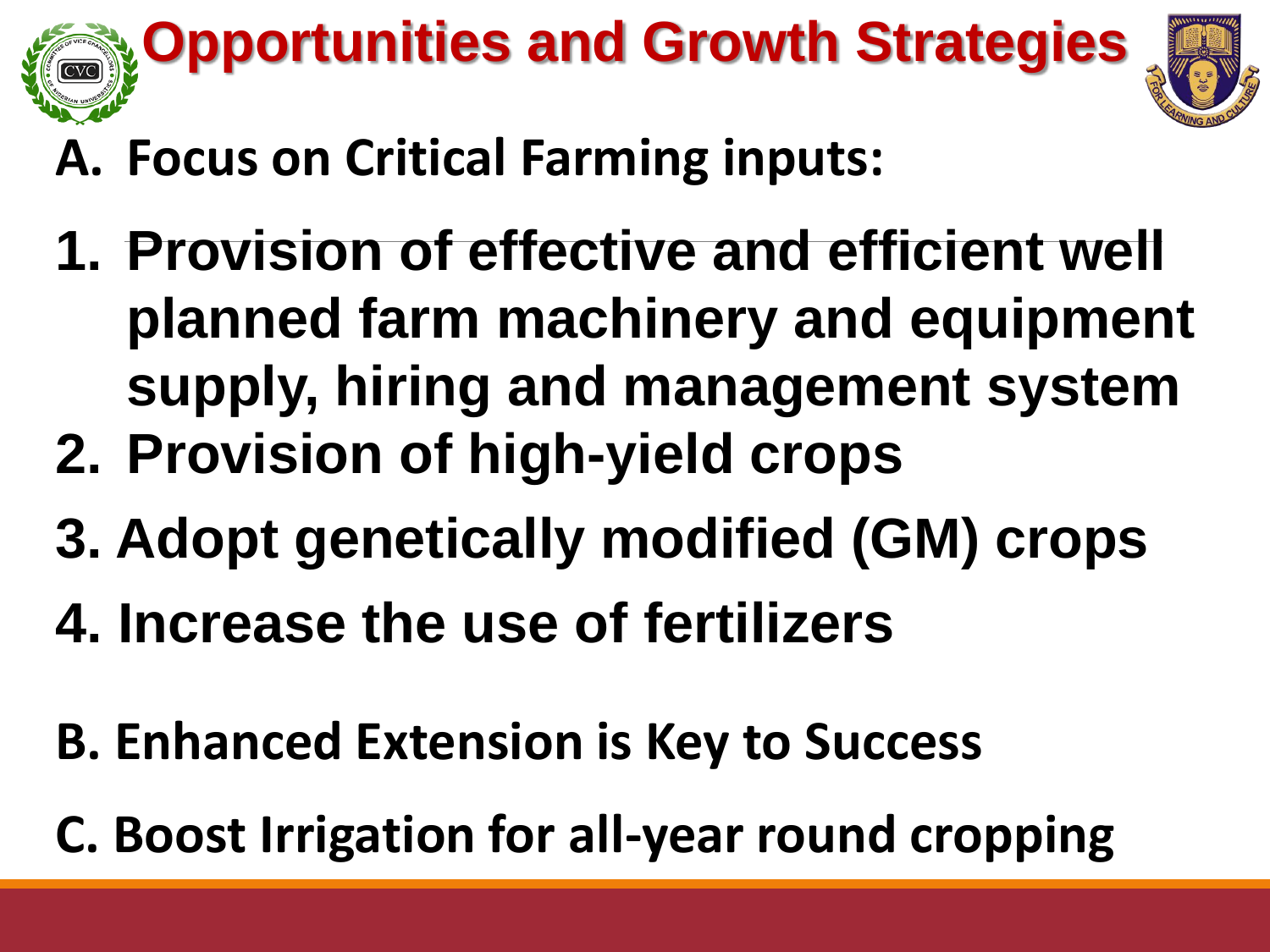

- **D. Boost rural infrastructure, market access, regulations, and governance**
- **E. Step up integration into Agricultural Value Chains (AVCs)**
- **F. Digital Technology use in Agriculture**
- **G. Mainstreaming Climate SMART Agriculture into Agro-Environmental Engineering Practice**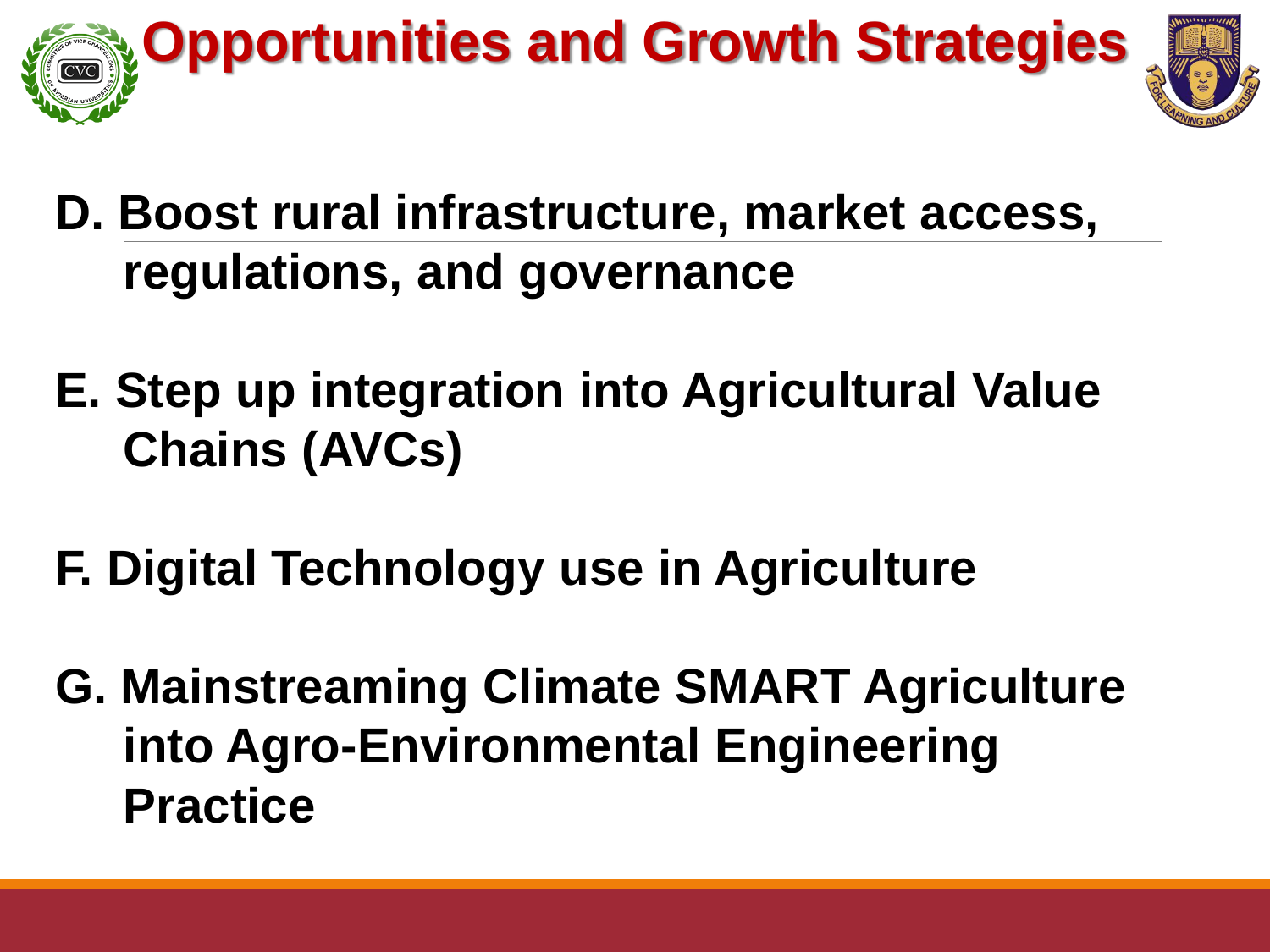# **Opportunities and Growth Strategies**



- **H. Taking advantage of Convergent Technologies – Nano, Bio, ICT, GIS, AI**
- **I. Making Agriculture a Youth Enterprise**
- **J. Educating the New Corps of African Agro-Revolution Engineers & technologists – Need for Curricula reform**
- ➢ **Education opportunities in IoT and modern**
	- ➢ **-era intelligent systems**
- ➢ **Localized Engineering Application Paradigm (LEAP)**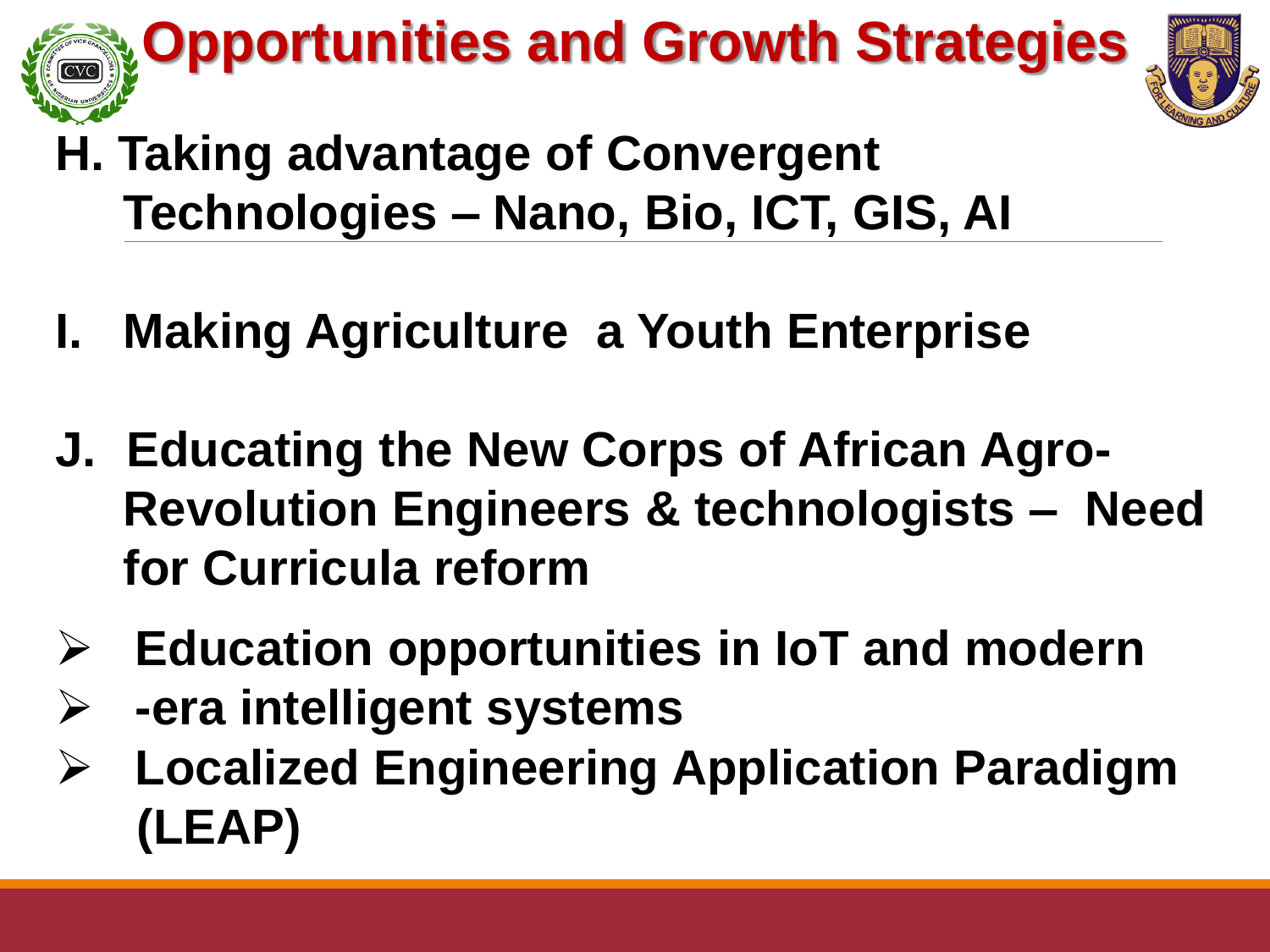



- **1. Ghana Mechanization Action Plan**
- **2. The Nigerian policy on tractor availability and strategy to boost rice production**
- **3. Poverty on the Decline in Cote d'Ivoire**
- **4. Our Experience with Rural Women in a DFID Funded Project at OAU**
- **5. An Exemplary (Ghana) Digital Millennial Farmer – Obed Okyere**
- **6. Agricultural Centers of Excellence**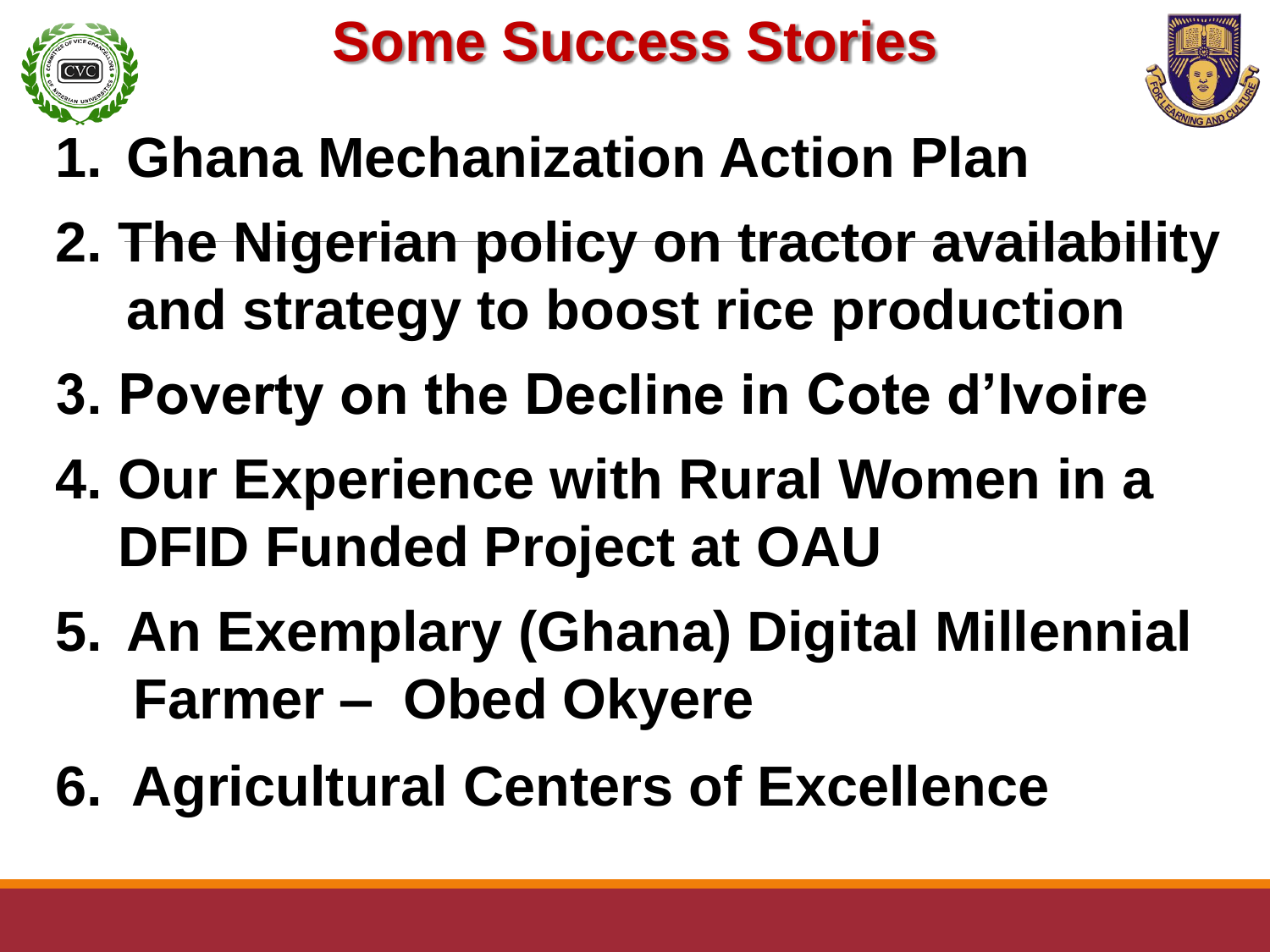# **Agricultural and Agric Mechanisation Policies**



➢**New Continental Impetus for Transforming African Agriculture through Technology - Technologies for African Agricultural Transformation (TAAT) - AfDB**

- ➢**Comprehensive Africa Agriculture Develop -ment Programme (CAADP) – NEPAD**
- ➢**ECOWAS Agricultural Plan for West Africa (ECOWAP)**
- ➢**National Plans – Nigeria, Ghana….**

➢Paucity of Agricultural Engineering Provisions in Agricultural Plans